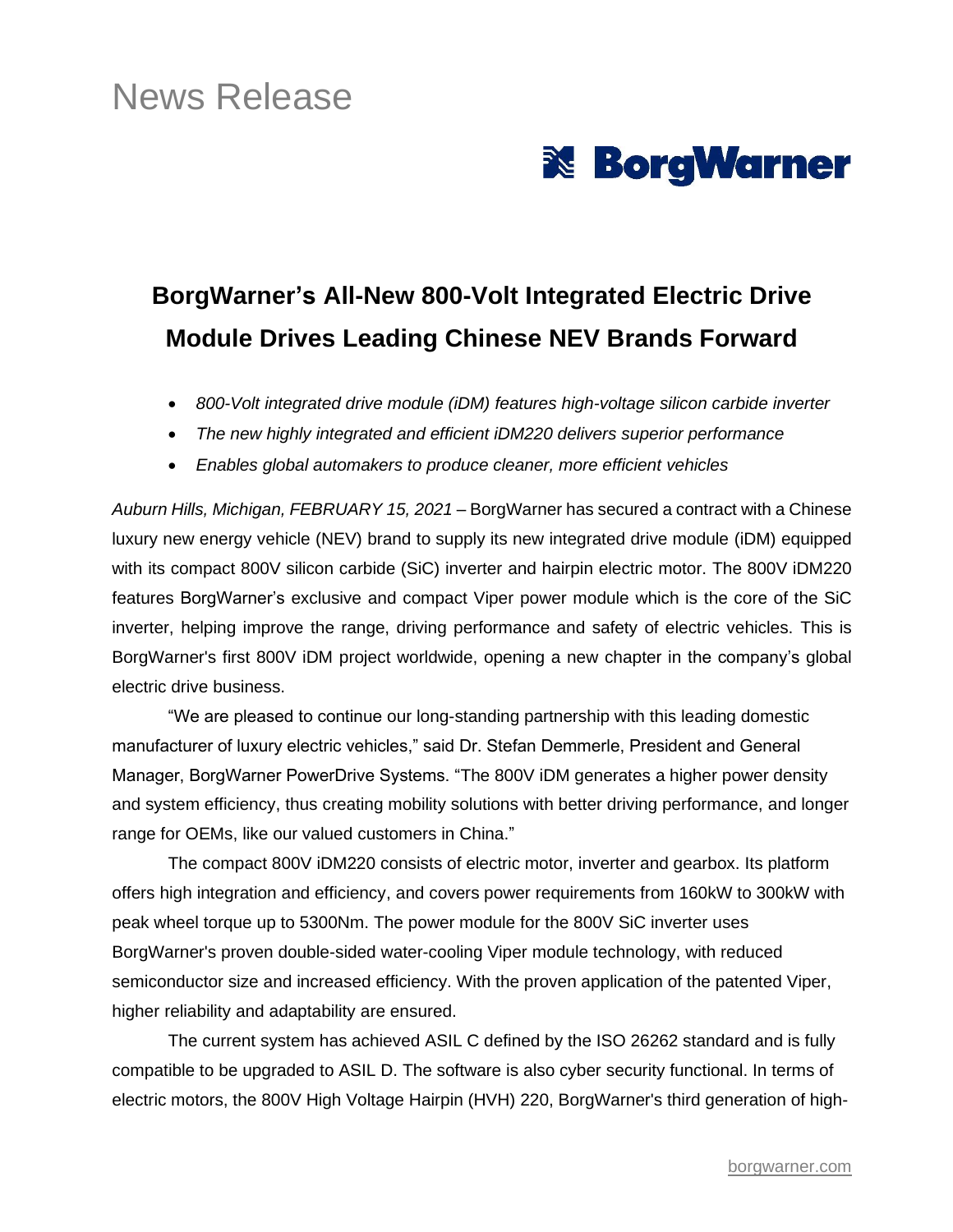voltage motors after the HVH 410 and HVH 250, has a compact design with an outer diameter of 220mm and a maximum speed of over 20,000 rpm. Thanks to the scalable and innovative design, the HVH 220 with its high-power density can achieve over 300Nm in a compact packaging space.

The platform will be manufactured by a fully automated production line, improving assembly efficiency and quality as BorgWarner is currently one of the few companies worldwide with in-house development and production for integrated EV drive modules and their core components. The new iDM has an anticipated start of production in 2023.

As part of its Project Charging Forward initiative, BorgWarner is accelerating the company's electrification strategy and has announced plans to grow electric vehicle revenues to approximately 45% by 2030, along with a commitment to achieve carbon neutrality by 2035.

#### **About BorgWarner**

BorgWarner Inc. (NYSE: BWA) is a global product leader delivering innovative and sustainable mobility solutions for the vehicle market. Building on its original equipment expertise, BorgWarner also brings market leading product and service solutions to the global aftermarket. With manufacturing and technical facilities in 93 locations in 22 countries, the company employs approximately 49,000 people worldwide. For more information, please visit borgwarner.com.



BorgWarner's All-New 800-Volt Integrated Electric Drive Module Drives Leading Chinese EV Brands Forward

**Forward-Looking Statements**: This press release may contain forward-looking statements as contemplated by the 1995 Private Securities Litigation Reform Act that are based on management's current outlook, expectations, estimates and projections. Words such as "anticipates," "believes," "continues," "could," "designed," "effect," "estimates," "evaluates," "expects," "forecasts," "goal," "guidance," "initiative," "intends," "may," "outlook," "plans," "potential," "predicts," "project," "pursue," "seek," "should," "target," "when," "will," "would," and variations of such words and similar expressions are intended to identify such forward-looking statements. Further, all statements, other than statements of historical fact contained or incorporated by reference in this press release that we expect or anticipate will or may occur